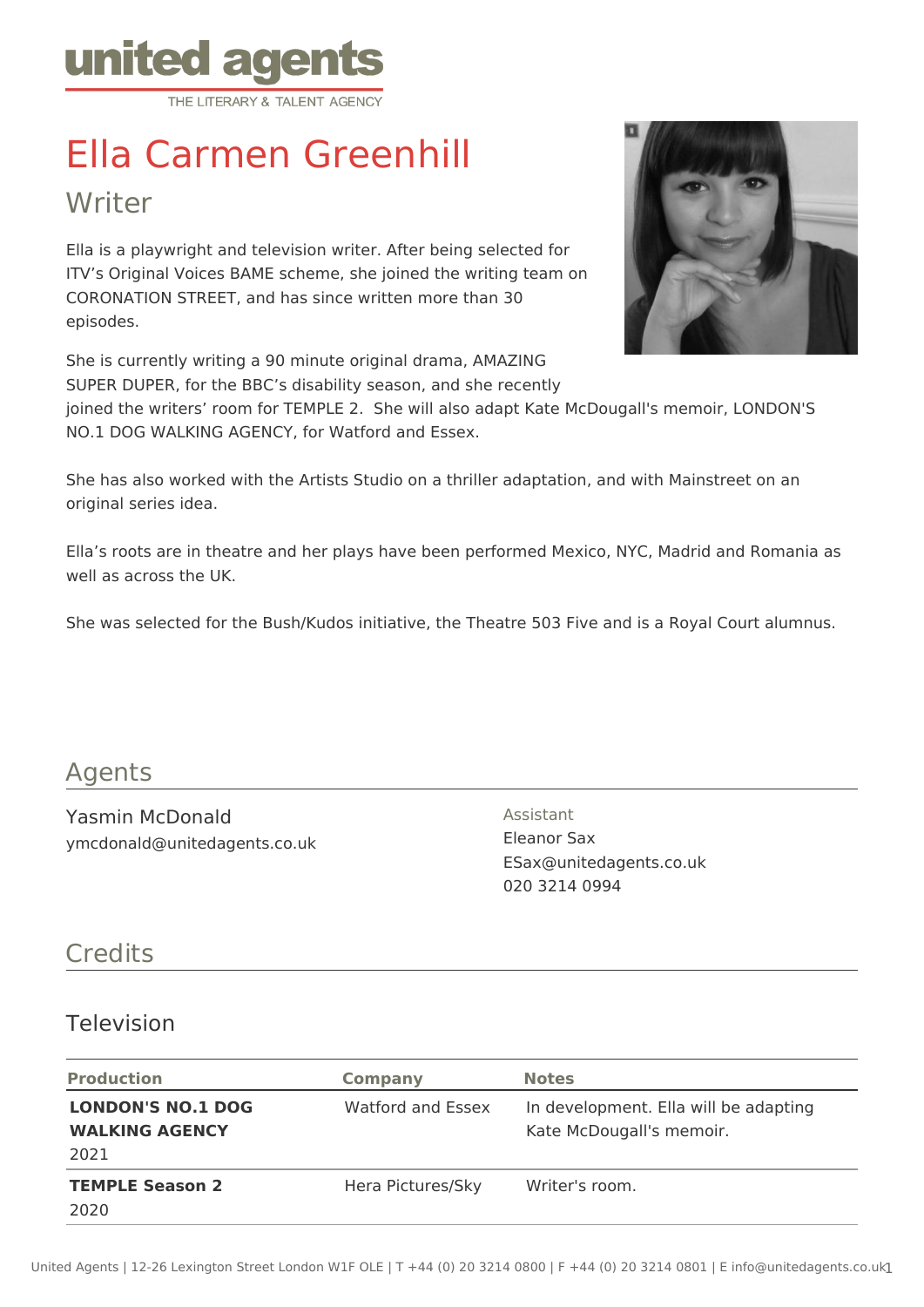| <b>Production</b>                         | <b>Company</b>            | <b>Notes</b>                                             |
|-------------------------------------------|---------------------------|----------------------------------------------------------|
| <b>AMAZING SUPER DUPER</b><br>2020        | BBC.                      | 90 minute original drama for BBC's<br>Disability Season. |
| <b>CORONATION STREET</b><br>$2016 - 2020$ | <b>ITV</b>                | 30 episodes commissioned to date                         |
| <b>CRASH</b><br>2018                      | Mainstreet<br>Productions | Original Drama Series in development                     |
| <b>DUMPING GROUND</b><br>2016             | <b>CBBC</b>               | Writer                                                   |

#### Theatre

| <b>Production</b>                                 | <b>Company</b>                                                     | <b>Notes</b>                                                 |
|---------------------------------------------------|--------------------------------------------------------------------|--------------------------------------------------------------|
| <b>INTO THE WATER / SUB</b><br><b>APA</b><br>2018 | Matei Visneic Theatre                                              | Directed by Sebastian<br>Marina                              |
| <b>PLASTIC FIGURINES</b><br>2016                  | New Diorama Theatre                                                | 4-week run                                                   |
| <b>PLASTIC FIGURINES</b><br>2015                  | <b>Box of Tricks</b>                                               | National tour                                                |
| <b>MADE IN BRITAIN</b><br>2015                    | The Old Red Lion Islington                                         | Directed by Jonathan<br>O'Boyle<br>**** 'Gripping' THE TIMES |
| <b>MIND THE GAP</b><br>2014                       | Pimento Theatre/Liverpool Unity/ The<br><b>Continental Preston</b> | Directed by Joe Ward<br>Munrow                               |
| <b>NOTHING BUT DUST</b><br>2014                   | Museum of the Romanian Peasant<br>(Bucharest)                      | Directed by Ana<br>Margineau                                 |
| <b>BEETHOVEN'S ALWAYS</b><br><b>RIGHT</b><br>2014 | Theatre 503                                                        | Directed by Tom Latter                                       |
| <b>A DEAFENING SILENCE</b><br>2013                | <b>Bush Theatre</b>                                                | Directed by Ryan Forde<br>losco                              |
| <b>TRAPPED</b><br>2013                            | Summerhall (Edinburgh Festival)                                    | Directed by Ana<br>Margineau                                 |
| <b>HIDDEN</b><br>2013                             | Summerhall (Edinburgh Festival)                                    | Directed by Tamilla<br>Woodard                               |
| <b>PAGES FROM THE</b><br><b>SONGBOOK</b><br>2013  | Manchester Royal Exchange Studio                                   | Directed by Holly<br>Roughan                                 |
| <b>INSIDE</b><br>2013                             | Pop Up Theatrics (Spain)                                           | Site-specific commission<br>Directed by Ana<br>Margineau     |